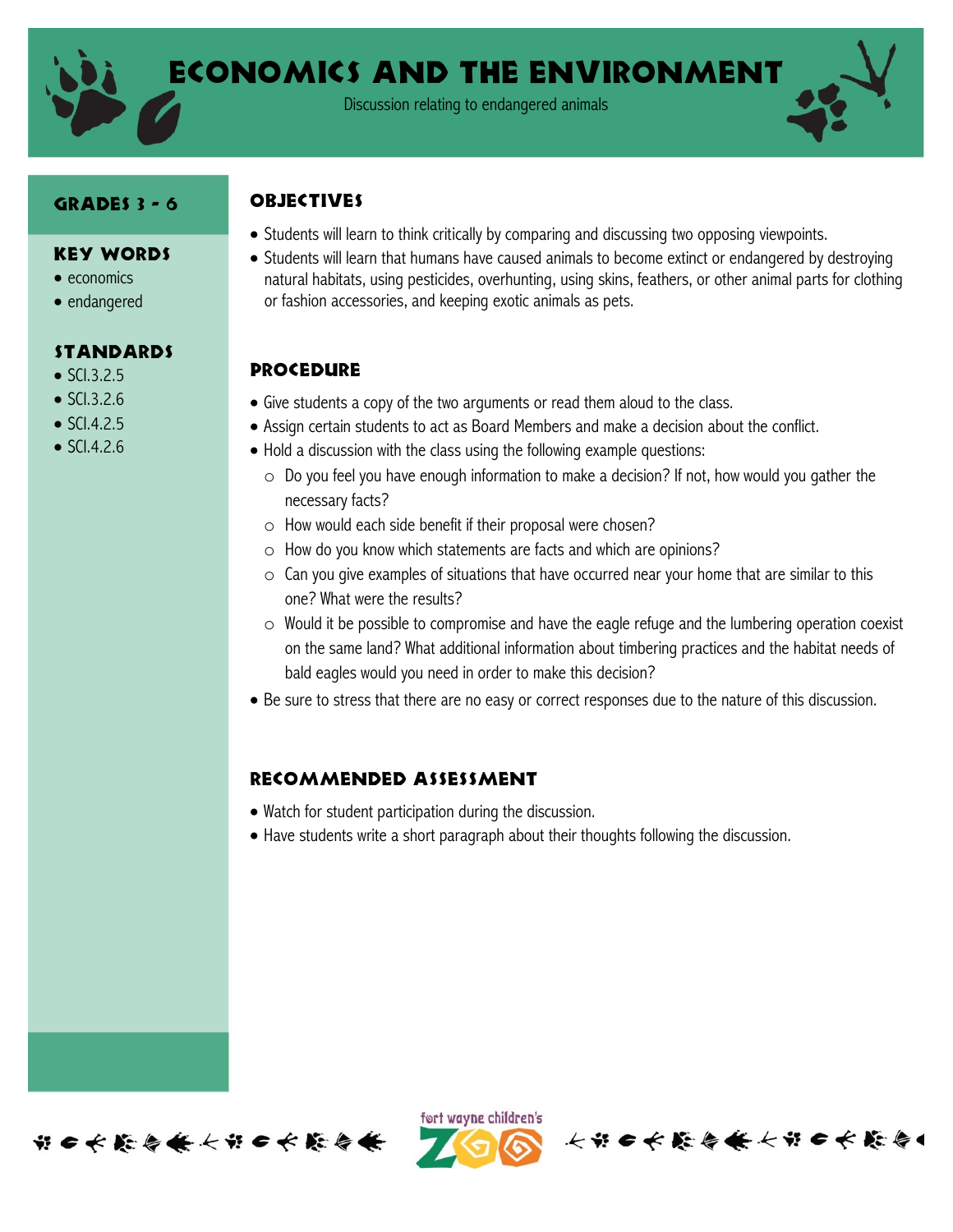

## **EXTENSIONS**

- Have students research a local environmental issue and reach out to local or state political representatives.
- Conduct an aluminum can or paper recycling drive. Discuss the connection between recycling and the preservation of wildlife habitat. Consider donating any funds you raise to one of the conservation organizations you investigate.
- Have students design a logo or poster to help publicize environmental issues affecting endangered species. Work in groups and display them around your school.





长节日长能与长长节日长能与